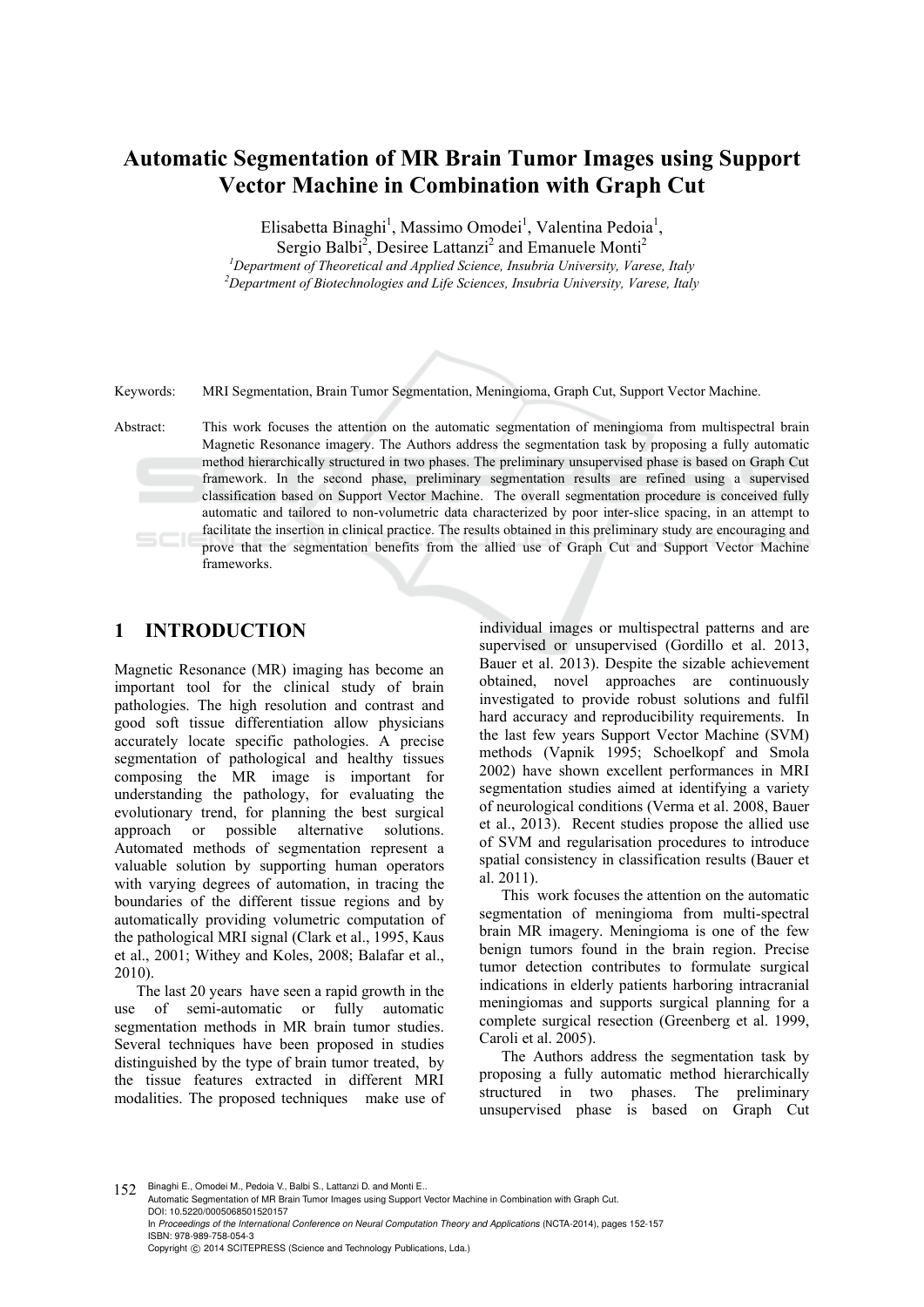where

framework (Boykov and Funka-Lea 2006). In the second phase preliminary segmentation results are refined using a supervised classification based on Support Vector Machine (SVM) (Vapnik 1995). The supervised classification makes use of multichannel intensities of Post Gadolinium T1-weighted (T1c) and T2-weighted FLAIR image (T2f). Additional textural and contextual features are considered and systematically added during the experimentation in order to measure their effective contribution. The proposed hybrid strategy synergically combines the mutual advantages of the unsupervised and supervised techniques. The Graph Cut segmentation takes into account topological constraints and identify spatially consistent regions subsequently refined by the SVM which is able to capture complex multivariate relationships in the data.

The overall segmentation procedure is conceived fully automatic and tailored to non-volumetric data characterized by poor inter-slice spacing, in an attempt to facilitate the insertion in current clinical practice. **ECHN** IENCE *A*ND

## **2 THEORETICAL BACKGROUND**

This section briefly outlines the basic concepts of Graph Cut and SVM adopted in the proposed hybrid segmentation strategy.

#### **2.1 Graph Cut**

Within the graph theoretical approach, the segmentation problem is modeled in terms of partitioning a graph into several sub-graphs such that each of them represents a meaningful object of interest in the image (Wu and Leahy, 1993; Rother et al. 2004, Peng and Liu, 2010). Proceeding from these principles several methods were investigated.

The aim of a volumetric segmentation problem is to assign to each voxel  $v \in V$  a label representing the membership of the voxel to a specific region Li; in the case of binary segmentation aimed to subdivide the image into Object (Obj) and Background (Bkg), the goal is to find the optimal labeling  $L = (L_{Bkg}; L_{Obj})$ . We assume that each voxel  $v$  has two cost values,  $Rv(O<sub>Obj</sub>)$  and  $Rv(O<sub>Bkg</sub>)$ , related to Object and Background labeling respectively. Each pair of voxels (*v,w*) belonging to the set N of pairs of 3D neighboring voxels has a cost  $B_{v,w}$ . The cost  $B_{v,w}$  is related to the type of labeling of the pair of voxels.

The optimal labeling  $L = (L_{Bkg}; L_{Obj})$  is obtained by minimizing the following cost function:

$$
E(L) = \lambda R(L) + B(L)
$$

$$
R(L) = \sum_{v \in V} R_v(O_v)
$$
  
\n
$$
B(L) = \sum_{v,w \in N} B_{v,w} \delta_{L_i,L_j} ;
$$
  
\n
$$
\delta_{L_i,L_j} = \begin{cases} 0 & \text{if } L_i = L_j \\ 1 & \text{if } L_i \neq L_j \end{cases}
$$

*R(L)* and *B(L)* are called Regional and Boundary terms respectively. The application of Graph Cut requires the identification of object and background prototypes with which to initialize the overall segmentation process. Usually this task is accomplished through an interactive session in which users manually select seeds on the image.

Recently there have been some proposals exploiting solutions for automatically initializing Graph Cut-based segmentations of biomedical images (Santle et al., 2012).

The present study uses the max-flow/min-cut algorithm (Boykov and Kolmogorov 2004) as optimization framework and adopts an automated initialization procedure based on k-means clustering algorithm.

#### **2.2 SVM**

SVM is a classification algorithm based on kernel methods (Vapnik 1995; Schoelkopf and Smola 2002) able to map the original parameter vectors into a higher (possibly infinite) dimensional feature space through a kernel function. Classes which are non-linearly separable in the original space can be linearly separated in the higher dimensional feature space.

Let  $\{(xi, yi)\}$  a supervised training set of elements for a two-class classification problem, with  $xi \in X \subseteq \mathbb{R}$ n and  $yi \in \{-1, 1\}$ . Considering the case of linearly separable data, the solution to the classification problem consists in the construction of the decision function

 $f_{w, b}(x) = sgn(g_{w, b}(x))$  with  $g_{w, b}(x) = w^{t} x + b$ that can correctly classify an input pattern x that is not necessarily from the training set.

SVM classifier defines the hyperplane that causes the largest separation between the decision function values for the "borderline" examples from the two classes. Mathematically, this hyperplane can be found by minimizing the cost function: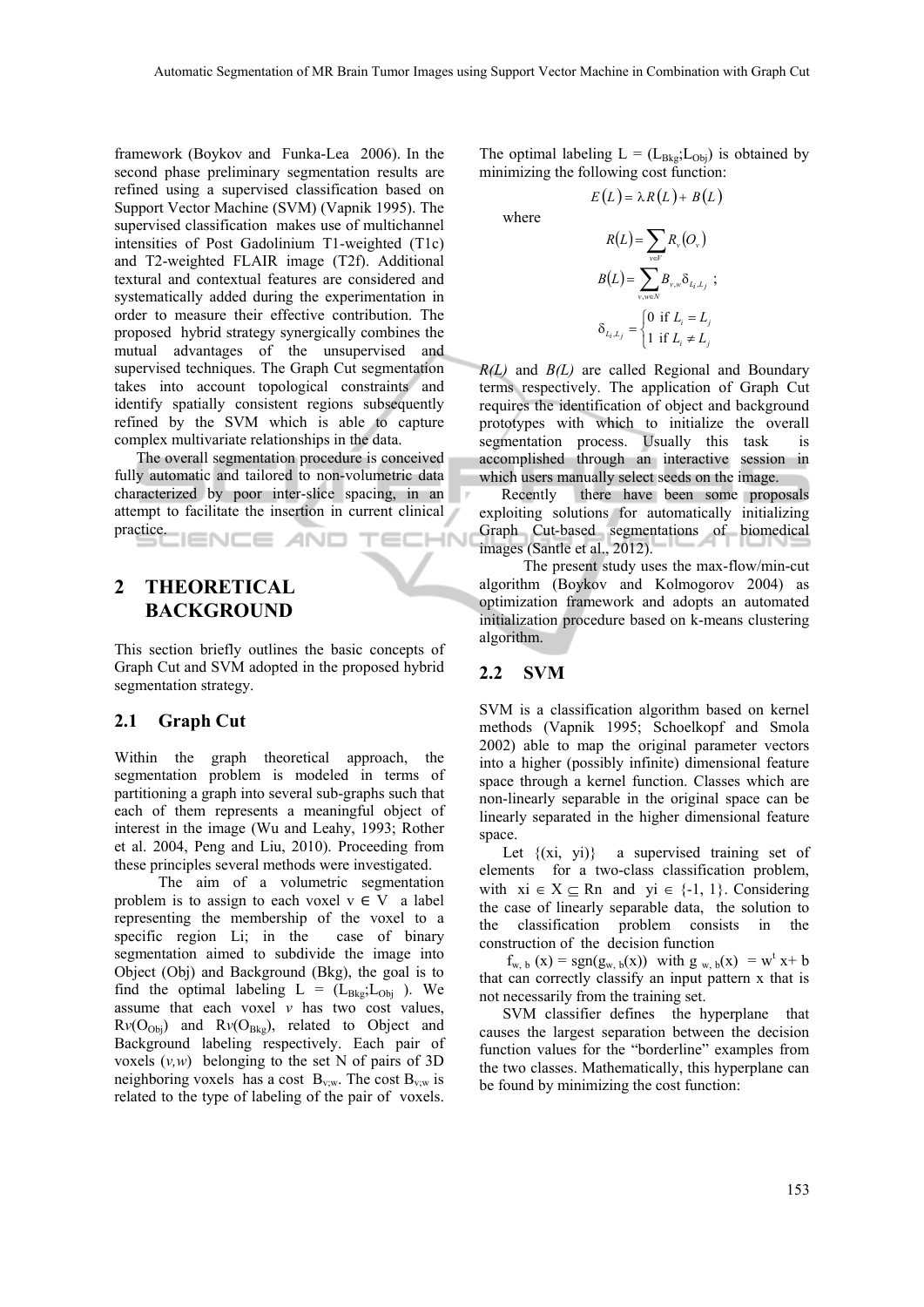$$
J(W) = \frac{1}{2} ||W||^2 \qquad \text{subject to}
$$
  

$$
W^T X_i + b \ge +1 \text{ for } y_i = +1
$$
  
*or*  

$$
W^T X_i + b \le -1 \text{ for } y_i = -1
$$

The extension to the nonlinear classification is based on the function  $g' = W^T \varphi(X) + b$  in which the non liner operator  $\varphi$  (.) is introduced.

In this case the SVM cost function to be minimized is

$$
J(W, \xi) = \frac{1}{2} ||W||^{2} + C \sum_{i=1}^{I} \xi_{i} \text{ subject to}
$$
  

$$
y_{i} (w' \phi(X_{i}) + b) \ge +1 - \xi_{i} \text{ with } \xi_{i} \ge 0, i = 1, 2, \dots
$$

Linearly non separable data are analyzed with kernel functions such as higher order polynomials and Gaussian Radial Basis Functions (RBF). Suykens (Suykens et al. 2002) proposed a new formulation of SVM by adding a least squares (LS) term in the original formulation of the cost function.

## **3 FULLY AUTOMATED MENINGIOMA SEGMENTATION**

SCIENCE *A*ND

The salient aspect of the overall segmentation strategy is the use of a supervised learning procedure based on SVM model, able to learn from a set of labeled image elements the invariant common properties of the pathological and healthy classes. The trained classifier automatically assigns labels to elements never seen during the training phase.

The use of the two MR modalities, T1c and T2f, is motivated by the fact that each scan depicts different characteristics of the tissues. The combined use of the two images allows obtaining higher discriminant power than just by analyzing one of them.

The SVM classifier acts as a dichotomizer receiving in input a multidimensional pattern including intensities of T1c and T2f MR elements and contextual/textural features derived from the two scans respectively. The supervised classification procedure is built on the top of an unsupervised unidimensional Graph Cut-based segmentation of T1c and T2f MR images. The unsupervised stage facilitates the subsequent supervised task by identifying an intermediate hybrid class distributed in a limited area and subsequently subdivided by the SVM in meningioma and healthy tissue.

Before the segmentation process, T1c and T2f

MR images are co-registered for their combined use in the analysis and a logarithmic contrast enhancement is applied in order to enhance the similarity between the edema and brain tissues in the T2f image.

### **3.1 Graph Cut Based Segmentation**

Graph Cut segmentation is separately applied to T1c and T2f images allowing the labeling of intermediate hybrid regions. The intersection of these initially identified regions is subsequently analyzed and classified by the SVM to identify meningioma areas. The initialization of the Graph Cut segmentation is automatically accomplished through the use of the kmeans clustering algorithm. The segmentation of T1c image in three sub-volumes allows to identify a hybrid region including all the contrast enhanced tissues: meningioma, vessel and skull tissues.

From the segmentation of T2f image a partition of the original volume in three regions is also obtained corresponding to "air", obtained corresponding to "brain/edema/meningioma" and "skull" respectively. By intersecting the hybrid region originally identified in T1c with the "brain/edema/meningioma" region identified in T2f we obtain a refined region of interest to be presented in input to the SVM classifier for the identification of meningioma areas.

### **3.2 Supervised Multispectral Classification**

The present study considers the following features: gray scale values from T1c and T2f scans  $(I_{t1c}, I_{t2f})$ , first order texture features: mean (M) , variance (Var), skewness (S), kurtosis (K) and entropy (E) computed on T1c and T2f scans, intensities in neighborhoods of voxels of both scans (I1-I26) . All proposed features have been analyzed systematically in the experimental evaluation phase in order to determine the combination that is most appropriate for the classification task (see section 4). The features have been normalized to have zero mean and unit variance.

A binary hard categorization is performed by the SVM classifier that labels co-registered voxels belonging to the region identified in the unsupervised phase, as Meningioma (M) and Healthy tissue (H). The SVM classifier is configured as soft-margin LS model with Kernel RBF. During the training phase, the SVM learns an approximation for the true input–output relationship based on a given training set of examples constituted by N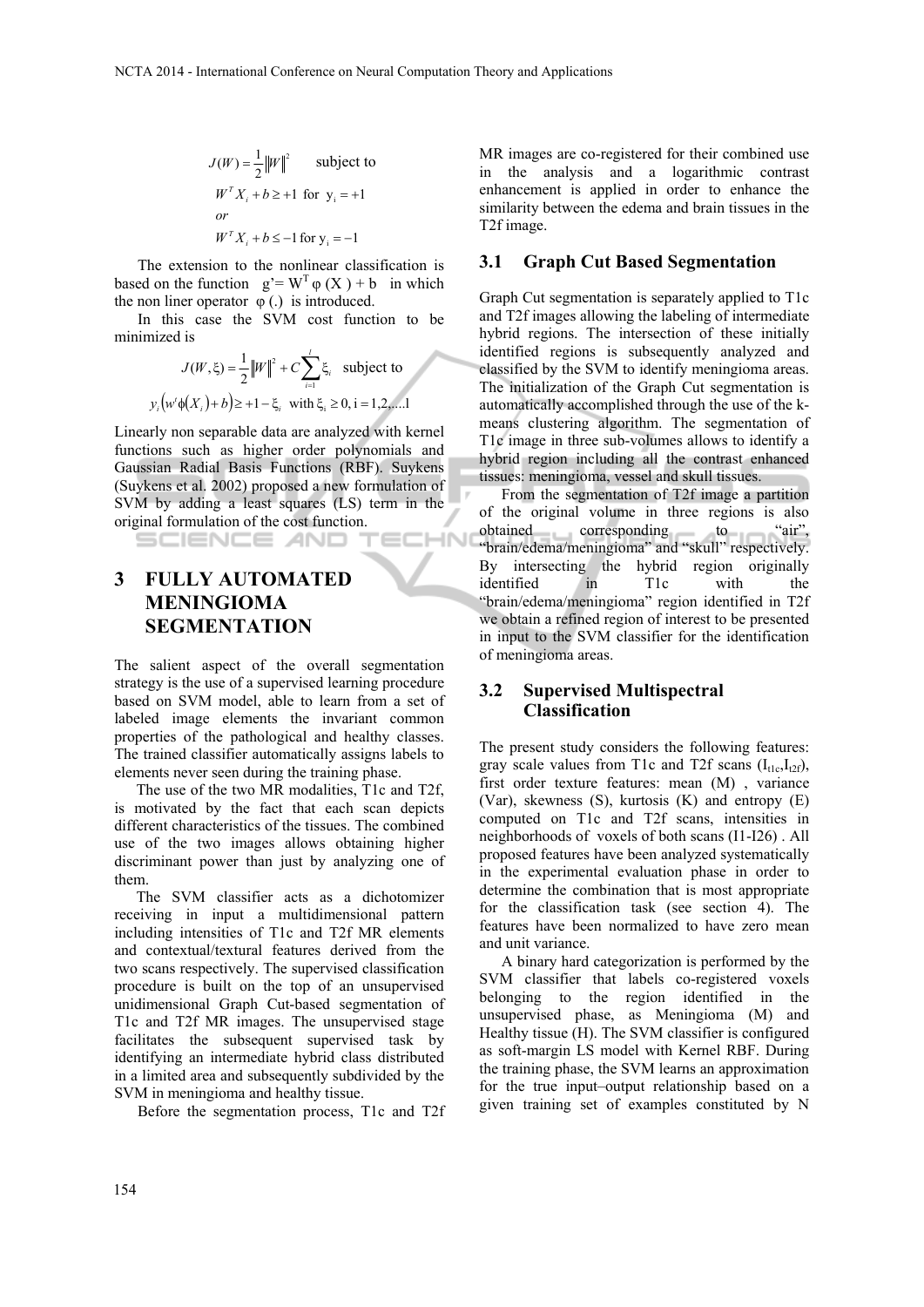input-output pairs  $\{x_i, y_i\}$ ,  $i = 1,..., N$ . The input pattern  $x_i = [f_1^i, \dots, f_m^i]$  is an m-dimensional feature vector where m is the number of features considered in the current configuration, and  $y_i \in \{M, H\}$  is a supervised label denoting the membership in the meningioma or healthy class.

After the segmentation, if the tumor area presents necrosis and dishomogeneity, small holes within the tumor mass classified as healthy tissues may appear . A morphological procedure is therefore used to refine the segmented masks making the tumor area segmented more solid and compact.

#### **4 EXPERIMENTS**

The segmentation method was experimented on multispectral datasets of 10 patients. Each dataset is composed of T1c and T2f scans. The T1c is acquired using a 3D sequence characterized by 1 mm isotropic voxels, the inter-slice spacing of 1 mm and the slice thickness of 1 mm; the T2f sequence includes an in-plane resolution between 0,75 and 0,81 mm and slice thickness of 5 mm. The spacing between slice is 6 mm for cases 1,3,6,7,8,10 and of 6.5 mm for cases 2,4,5,9. Performances were assessed by adopting a behavioral comparison strategy in which the masks obtained by the automated segmentation were compared with the masks obtained through a manual segmentation of the T1c images. Manual labeling was performed by a team of three experts with the support of a sliceby-slice manual annotator.

The strategy adopted for the definition of a suitable reference standard starting from combination of multiple manual segmentations, is Majory Voting (Heckemann et. al 2006).

#### **4.1 Metrics**

MRI segmentation was performed with the purpose of determining the volume of pathological tissues and their spatial distribution. The metrics adopted for the volume estimation error is the normalized absolute difference in size between reference and segmented data.

Spatial overlap between reference and automated maps is measured in terms of Jaccard (J), Precision and Recall indexes (Bouix et al. 2007).

Common agreement between experts and automated segmentation is quantified directly by the Williams' index. If this index is greater than one for a given rater, it can be concluded that current rater agrees with the other raters at least as well as they agree with each other (Williams 1972).

#### **4.2 Results**

A trial and error phase was conducted in which several configurations of the segmentation procedure were considered distinguished by different values of main parameters involved.

A first set of parameters was varied to tune the Graph Cut model and the LS-SVM classifier. The kmeans algorithm has been used to initialize Graph Cut segmentation. The value of k parameter was set equal to three. The k value has been assessed taking into account the expected MR signal in both the MRI sequences considered. The value of the standard deviation (σ) for Gaussian RBF kernel was chosen as 0.5 in the SVM classifier.

Different configurations of the classification procedure were also evaluated varying the number of training examples and the features considered. The configuration that showed the most balanced behavior after the trial and error phase is based on the following vector of features

$$
x_{i} = [x_{i1e}, x_{i2f}] \text{ with}
$$
  
\n
$$
x_{i1e} = [I^{i}{}_{11e}, M^{i}{}_{11e}, Var^{i}{}_{11e}, S^{i}{}_{11e}, K^{i}{}_{11e}, E^{i}{}_{11e}]
$$
  
\n
$$
x_{i2f} = [I^{i}{}_{i2f}, M^{i}{}_{i2f}, Var^{i}{}_{i2f}, S^{i}{}_{i2f}, K^{i}{}_{i2f}, E^{i}{}_{i2f}]
$$

and used a training set of 10.000 labeled samples randomly chosen within the ground truth masks.

Table 1: Mean values of Jaccard, Precision, Recall and Volume Error obtained by performing the leave-one-out cross-validation (Interpatient) and by training and testing the classifier on the same dataset (Intrapatient).

|              |      | Jaccard<br>Index | Precision | Recall | Volume<br>Error<br>$(\%)$ |  |
|--------------|------|------------------|-----------|--------|---------------------------|--|
| Interpatient | Mean | 0.867            | 0.814     | 0.942  | 16.087                    |  |
|              | Std  | 0.072            | 0.095     | 0.081  | 11.145                    |  |
| Intrapatient | Mean | 0.959            | 0.967     | 0.991  | 4.750                     |  |
|              | Std  | 0.031            | 0.031     | 0.004  | 3.152                     |  |

As shown in Table 1, for the intrapatient analysis, the mean Jaccard coefficient over all 10 patients is 0.959, Precision and Recall have a value equal to 0,967 and 0,991 respectively; the Volume Estimation Error is equal to 4,750. The interpatient analysis has provided a Jaccard cofficient equal to 0,867, Precision and Recall equal to 0,814 and 0,942 respectively and a Volume Estimation Error equal to 16,087.

In Table 2 the results obtained using the Williams' index are listed. Numerical values clearly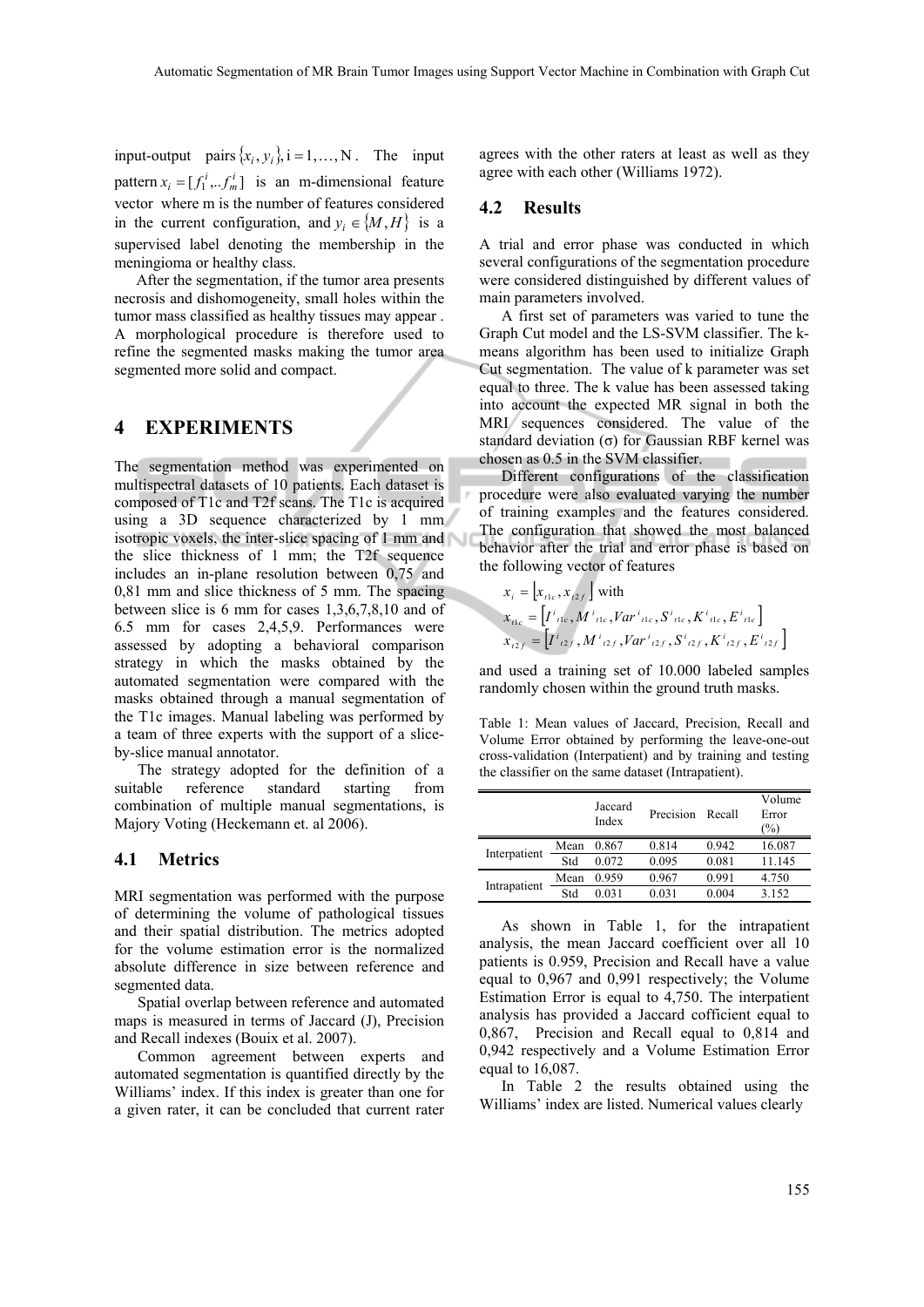Table 2: Williams' Indexes obtained by considering the manual segmentations (E1-E3) and the automatic segmentation (A) of the 10 cases under study.

| W.I. 1 2 3 4 5 6 7 8 9 10                  |                                         |  |  |  |  |
|--------------------------------------------|-----------------------------------------|--|--|--|--|
| E1 1.0 1.0 1.0 1.0 1.0 0.9 0.9 1.0 0.9 1.0 |                                         |  |  |  |  |
| E2 0.9 0.9 1.0 0.9 0.9 1.0 1.0 1.1 0.9 0.9 |                                         |  |  |  |  |
| E3.                                        | 0.9 1.0 0.9 1.0 0.9 1.0 1.0 0.7 1.0 1.0 |  |  |  |  |
|                                            | 1.0 1.0 1.0 1.0 1.0 1.0 1.0 1.1 1.0 1.0 |  |  |  |  |

indicate that the automatic segmentation method has a good behavior with respect to the inter-expert variability and often it shows a better behavior than other raters.



Figure 1: Results of one axial slice obtained by the interpatient analysis. a) Original T1c image, b) Original T2f image, c) Overlap between original T1c image and the ground truth mask, d) Overlap between original T1c image and the intermediate mask obtained by Graph Cut segmentation, e-f) Overlap between original T1c image and the final segmentation mask obtained by interpatient analysis, considering and without considering Graph Cut stage respectively.

Figure 1 shows an axial slice of one patient and the results obtained considering and without considering Graph Cut stage in the overall strategy. Results are clearly worse when not using the Graph Cut preliminarily. For the dataset shown in Figure 1, we obtained a Jaccard coefficient equal to 0.21109 and Volume Error equal to 363.4476 when no Graph Cut is applied. With the complete procedure, Jaccard is equal to 0.856 and Volume Error is equal to 7.119. The mean computation time for the training task is 60 seconds and for the segmentation task performed by the trained classifier is 159 seconds (without Graph Cut, 732 s.) on a single CPU running at 2.26 Ghz.

### **5 CONCLUSIONS**

Our objective in this study was to develop a fully automatic hybrid image segmentation strategy for meningioma segmentation in Magnetic Resonance brain images. The supervised segmentation framework is built on the top of the Graph Cut algorithm initialized automatically. The strategy was tested on a preliminary collected data set. The results prove that the allied use of Support Vector Machine and Graph Cut produces accurate segmentation of tumors present in scenarios of varied complexity. Accuracy results obtained are encouraging. Future plans contemplate the acquisition of new data with which to perform a more significant interpatient analysis and to develop of a comparative evaluation with other methods.

## **REFERENCES**

- Balafar, M., Ramli, A., Saripan, M., Mashohor, S., 2010. 'Review of brain MRI image segmentation methods.*'Artificial Intelligence Review*, 33, 261–274.
	- Bauer, S., Nolte, L-P., Reyes, M., 2011. Fully automatic segmentation of brain tumor images using support vector machine classification in combination with hierarchical conditional random field regularization. In: *MICCAI Int. Conf. on Medical Image Computing and Computer Assisted Interventions* Berlin: Springer).
	- Bauer, S., Wiest, R., Nolte, L-P., Reyes, M., 2013. 'A survey of MRI-based medical image analysis for brain tumor studies.' *Phys. Med. Biol.*, 58, R97–R129.
	- Boykov, Y., Kolmogorov, V., 2004. ' An experimental comparison of min-cut/max-flow algorithms for energy minimization in vision.' *PAMI* , 26, 1124- 37.
	- Boykov, Y., Funka-Lea, G., 2006. ' Graph cuts and efficient n-d image segmentation.' *Int. J. Comput. Vision,* 70, 109-131.
	- Bouix, S., Martin-Fernandez, M., Ungar, L., Koo, M.N.M.S., McCarley, R.W., Shenton, M.E., 2007. 'On evaluating brain tissue classifiers without a ground truth.' *NeuroImage,* 36, 1207–24.
	- Caroli, M., Locatelli M., Prada F., Beretta F., Martinelli-Boneschi F., Campanella R., Arienta C., 2005. 'Surgery for intracranial meningiomas in the elderly: a clinical–radiological grading system as a predictor of ' *J Neurosurg*, 102, 290–294 .
	- Clarke, L.P., Velthuizen, R., Camacho, M., Heine, J., Vaidyanathan, M., Hall, L., Thatcher, R., Silbiger, M. S., 1995. ' MRI segmentation: methods and applications.' *Magn Reson Imaging*, 13(3), 343–36.
	- Gordillo, N., Montseny, E, Sobrevilla, P., 2013, 'State of the art survey on MRI brain tumor segmentation.' *Magn Reson Imaging,* 31(8), 1426-38.